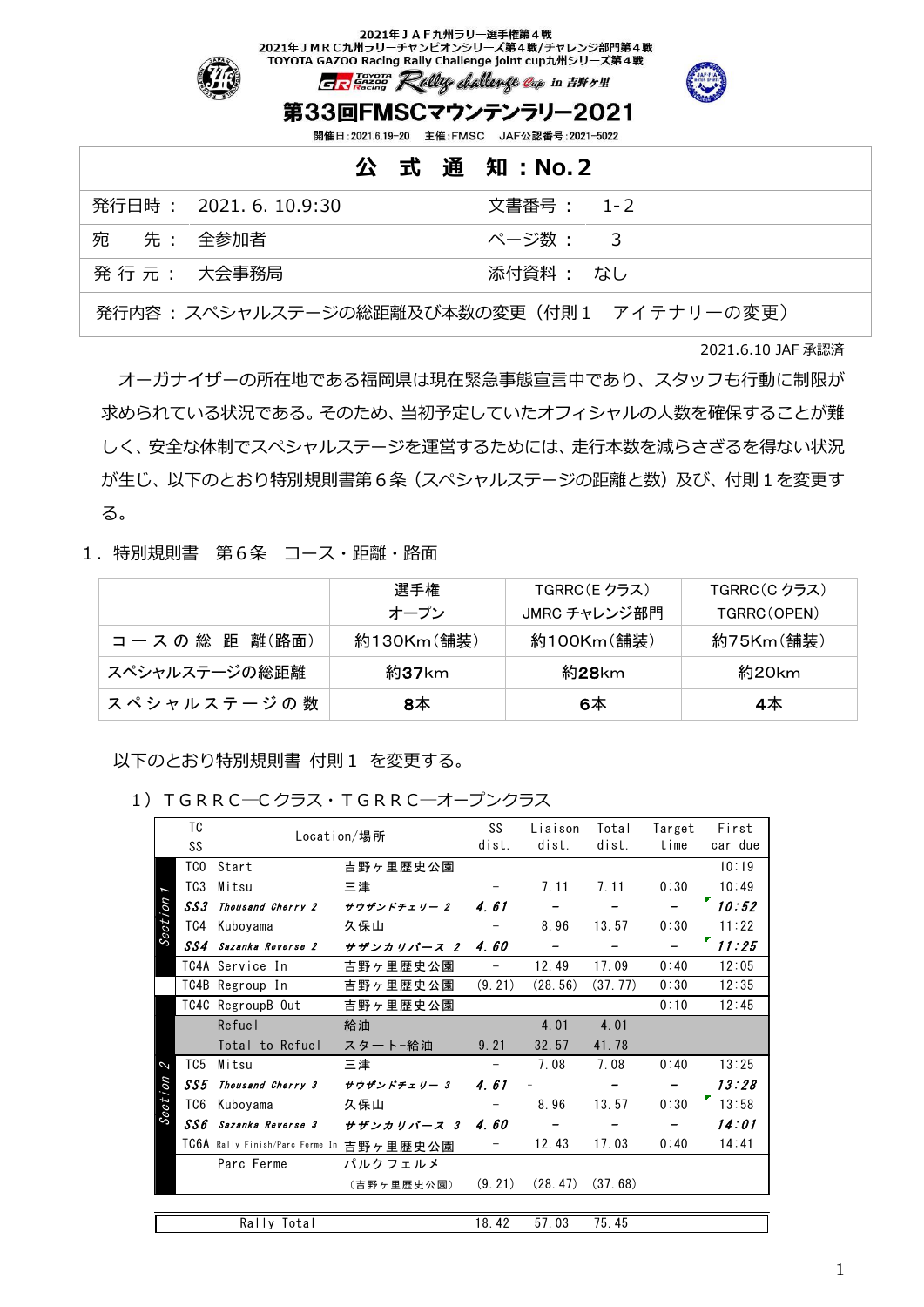

2021年JAF九州ラリー選手権第4戦<br>2021年JMRC九州ラリーチャンピオンシリーズ第4戦/チャレンジ部門第4戦<br>TOYOTA GAZOO Racing Rally Challenge joint cup九州シリーズ第4戦 GREaven Rolly challenge Cap in HW+!



# 第33回FMSCマウンテンラリー2021

開催日:2021.6.19-20 主催:FMSC JAF公認番号:2021-5022

### 2) JMRC チャレンジ部門・TGRRC–Eクラス

|         | TC              | Location/場所                              |             | SS                       | Liaison                  | Total                        | Target            | First   |
|---------|-----------------|------------------------------------------|-------------|--------------------------|--------------------------|------------------------------|-------------------|---------|
|         | SS              |                                          |             | dist.                    | dist.                    | dist.                        | time              | car due |
|         | TCO             | Start                                    | 吉野ヶ里歴史公園    |                          |                          |                              |                   | 9:00    |
|         | TC <sub>1</sub> | Mitsu                                    | 三津          | $-$                      | 7.11                     | 7.11                         | 0:30              | 9:30    |
|         | SS 1            | Thousand Cherry 1                        | サウザンドチェリー 1 | 4.61                     |                          |                              |                   | 9:33    |
|         | TC2             | Kuboyama                                 | 久保山         |                          | 8.96                     | 13.57                        | 0:30              | 10:03   |
|         | SS2             | Sazanka Reverse 1                        | サザンカリバース 1  | 4.60                     | $\overline{\phantom{m}}$ |                              |                   | "10:06" |
| Section | TC <sub>3</sub> | Mitsu                                    | 三津          |                          | 11.09                    | 15.69                        | 0:35              | 10:41   |
|         | SS3             | Thousand Cherry 2                        | サウザンドチェリー 2 | 4.61                     | $\overline{\phantom{m}}$ | $\qquad \qquad \blacksquare$ | $\qquad \qquad -$ | 10.44   |
|         | TC4             | Kuboyama                                 | 久保山         | $-$                      | 8.96                     | 13.57                        | 0:30              | 11:14   |
|         | SS4             | Sazanka Reverse 2                        | サザンカリバース 2  | 4.60                     | $\overline{\phantom{m}}$ |                              |                   | 11:17   |
|         |                 | TC4A Service In                          | 吉野ヶ里歴史公園    | $\overline{\phantom{a}}$ | 12.49                    | 17.09                        | 0:40              | 11:57   |
|         |                 | TC4B Regroup In                          | 吉野ヶ里歴史公園    | (18.42)                  | (48.61)                  | (67, 03)                     | 0:30              | 12:27   |
|         |                 | TC4C RegroupB Out                        | 吉野ヶ里歴史公園    |                          |                          |                              | 0:10              | 12:37   |
|         |                 | Refuel                                   | 給油          |                          | 4.01                     | 4.01                         |                   |         |
|         |                 | Total to Refuel                          | スタート-給油     | 18.42                    | 52.62                    | 71.04                        |                   |         |
| 2       | TC5             | Mitsu                                    | 三津          | $\equiv$                 | 7.08                     | 7.08                         | 0:40              | 13:17   |
| Section | SS5             | Thousand Cherry 3 サウザンドチェリー 3            |             | 4.61                     |                          | $\overline{\phantom{0}}$     |                   | 13:20   |
|         | TC6             | Kuboyama                                 | 久保山         |                          | 8.96                     | 13.57                        | 0:30              | 13:50   |
|         | SS 6            | Sazanka Reverse 3                        | サザンカリバース 3  | 4.60                     | $\overline{\phantom{a}}$ |                              |                   | 13:53   |
|         |                 | TC6A Rally Finish/Parc Ferme In 吉野ヶ里歴史公園 |             | -                        | 12.43                    | 17.03                        | 0:40              | 14:33   |
|         |                 | Parc Ferme                               | パルクフェルメ     |                          |                          |                              |                   |         |
|         |                 |                                          | (吉野ヶ里歴史公園)  | (9.21)                   | (28, 47)                 | (37, 68)                     |                   |         |
|         |                 |                                          |             |                          |                          |                              |                   |         |
|         | Rally Total     |                                          |             | 27.63                    | 77.08                    | 104.71                       |                   |         |